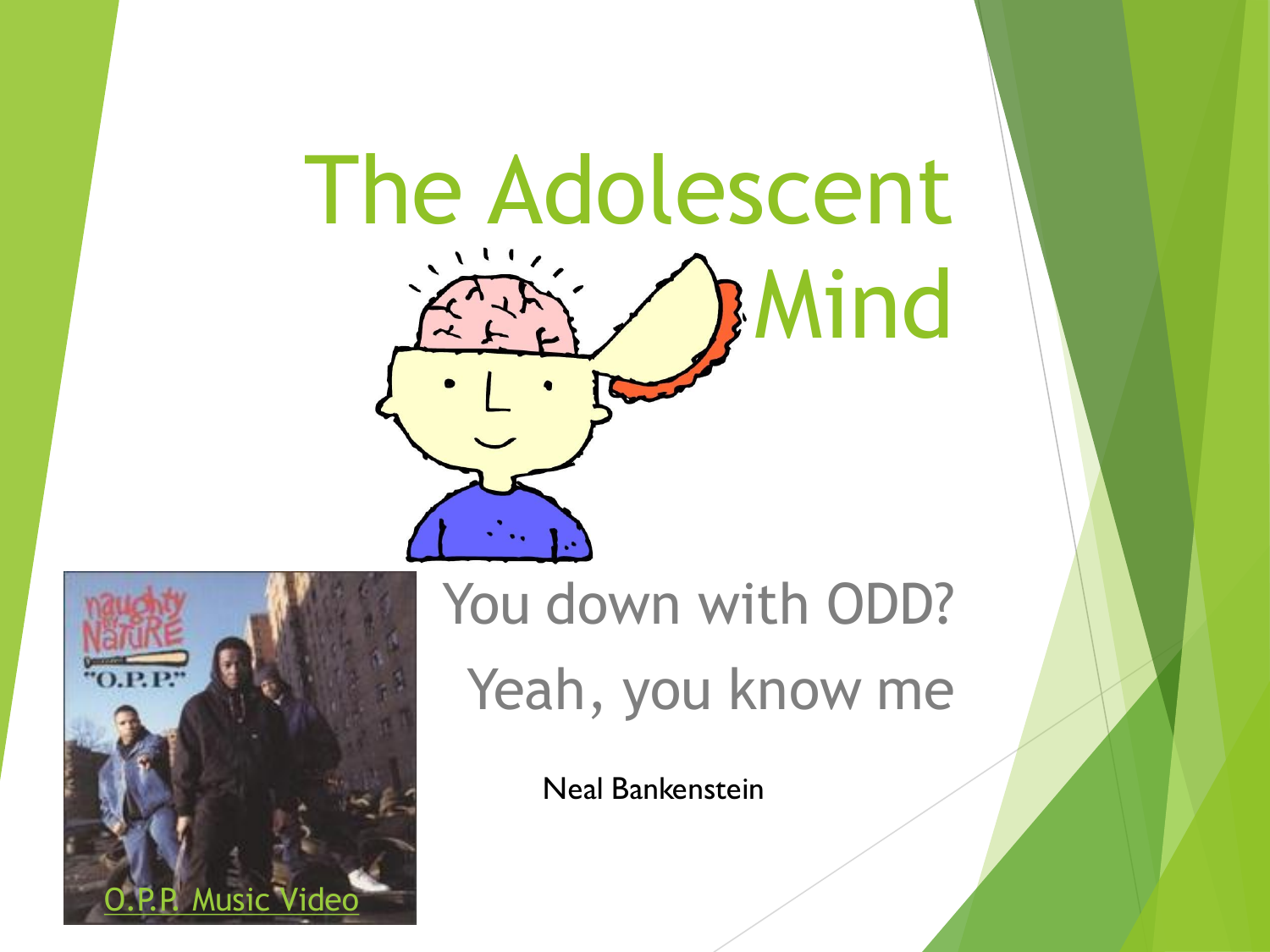#### Presenters and Objectives

- Neal Bankenstein, MA
	- Pupil Personnel Worker
	- St. Charles High School

➢*In this workshop, you will learn about the adolescent mind, ODD, and additional behaviors.*

- Maria "Maggie" O'Connor-Buckingham
	- Spanish Interpreter

➢*This workshop is designed to explore what makes the minds of our middle and high school students tick and hopefully answer the "why" of their behaviors. This presentation is focused on all behaviors and not only ODD.*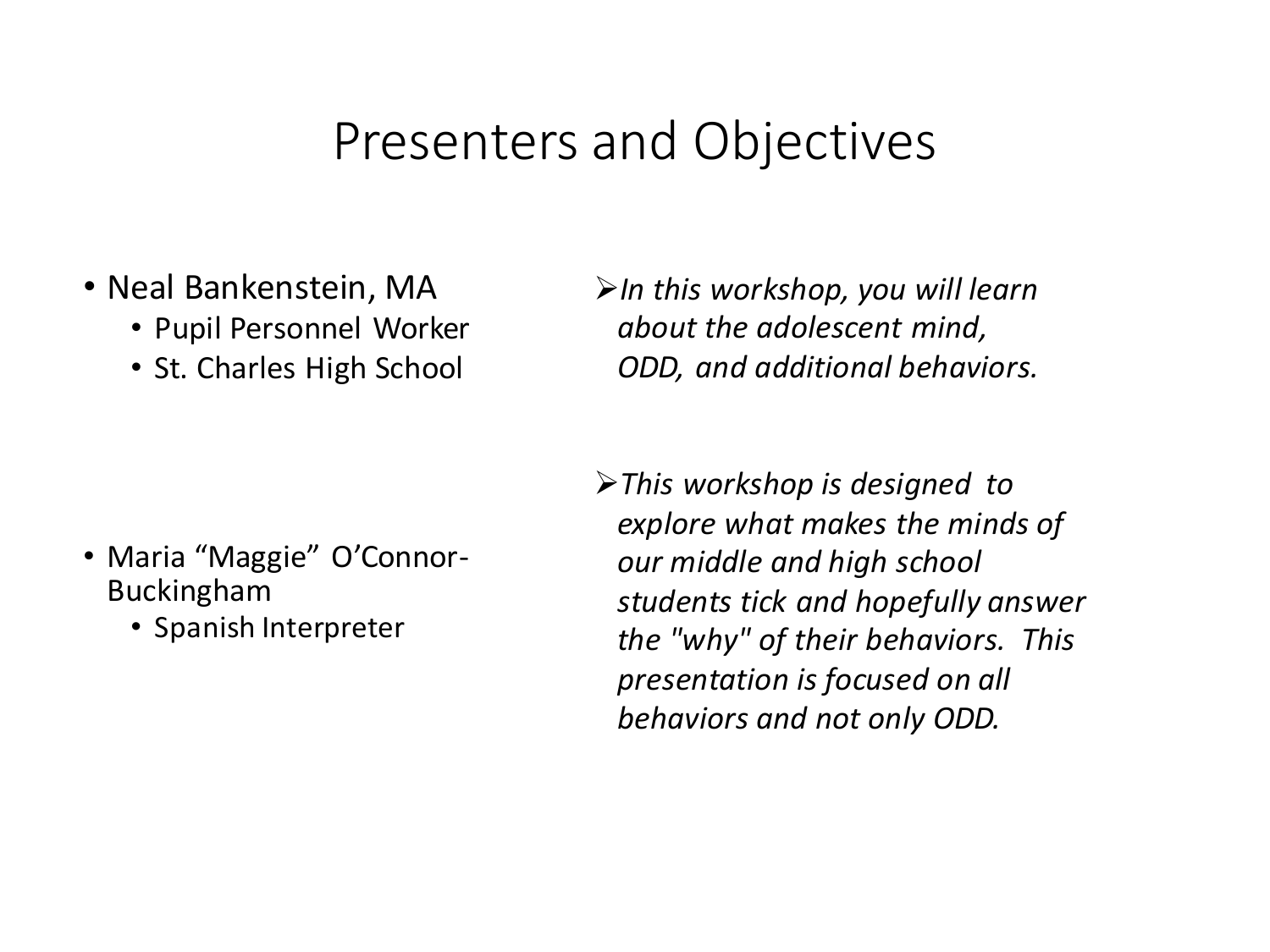"If a child doesn't know how to read, we teach. If a child doesn't know how to swim, we teach. If a child doesn't know how to drive, we teach. If a child doesn't know how to multiply, we teach. If a child doesn't know how to behave, we...punish? Or should we teach?"

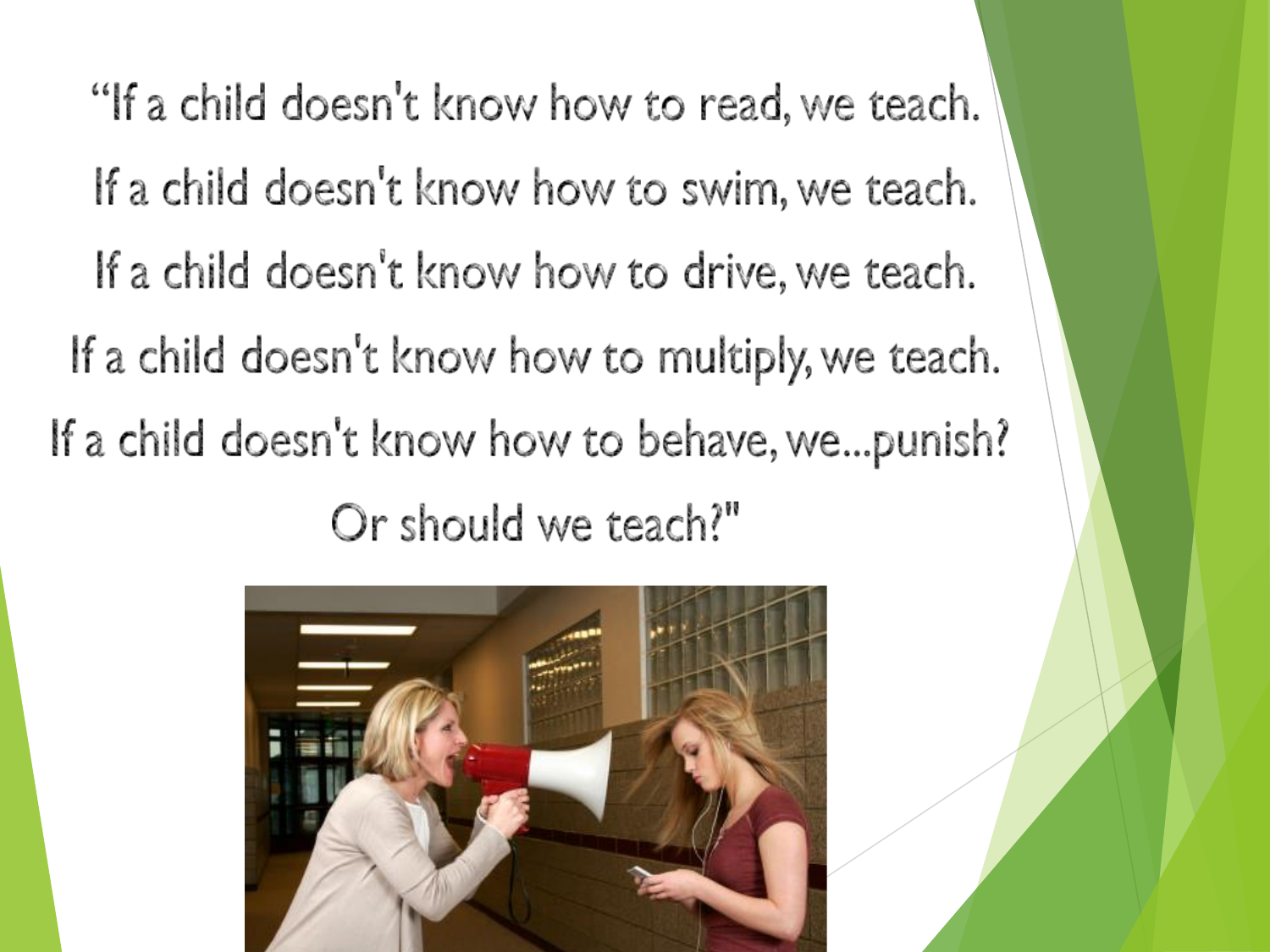# Today's Student

- They thrive on instant gratification and frequent rewards
- They prefer their graphics before their text
- They prefer random access
- They like to **parallel process** and multi-task
- They are so immersed in technology that they often see little difference between meeting face to face and talking on the phone

#### Parallel Processing

• Brain's ability to make sense of several different incoming stimuli at the same time

#### Multi-Tasking

• Human multitasking is the concept that one can split their attention on more than one task or activity at the same time, such as speaking on the phone while driving a car. Multitasking can result in time wasted due to human context switching and becoming prone to errors due to insufficient attention.

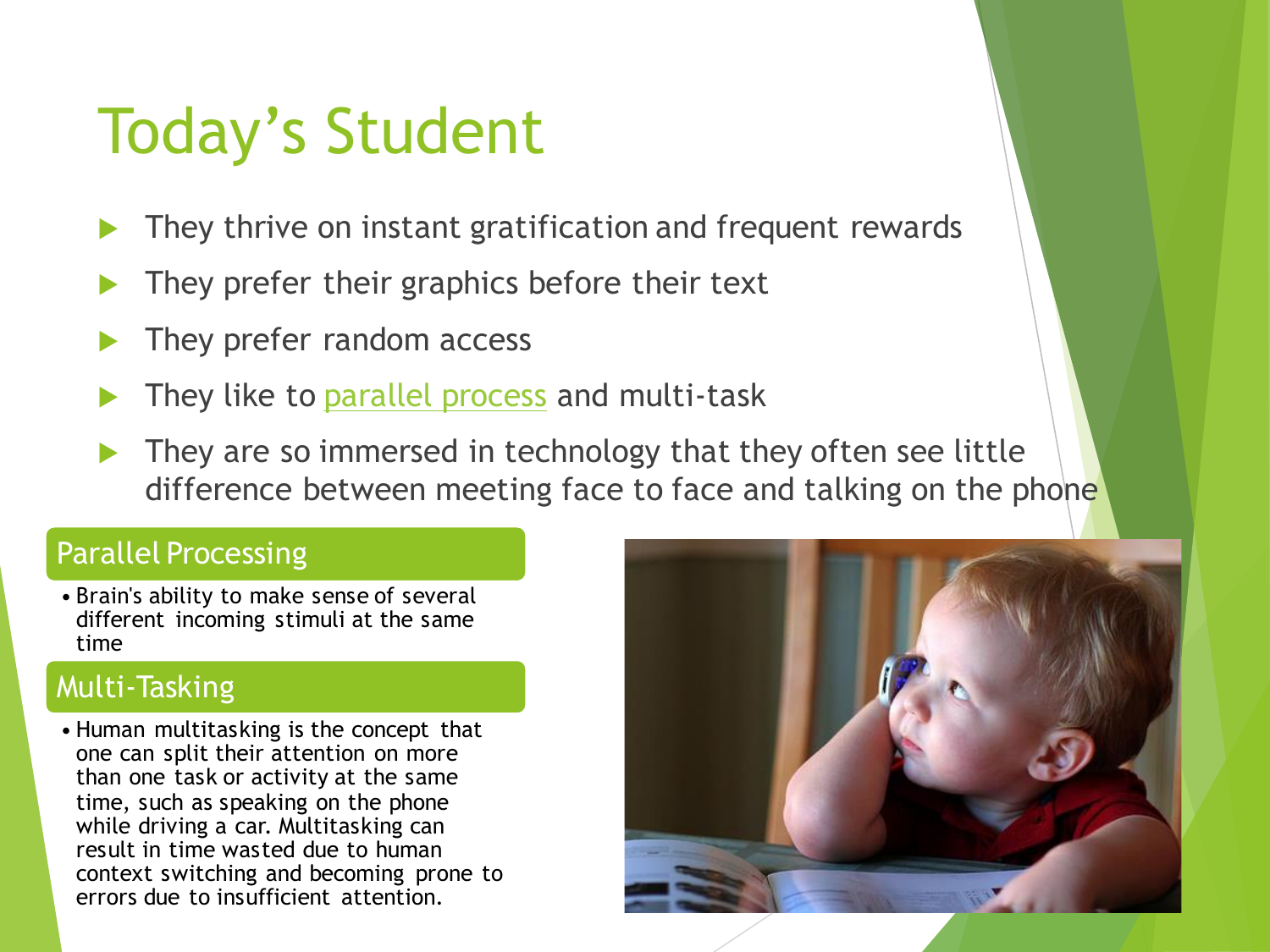#### Brain Anatomy

Hippocampus is the brain's memory processor and can be greatly influenced by the amygdala

 $\blacktriangleright$  Effective frontal lobe function is critical to social, academic and vocational success **Basal** 

ADD/Executive Functioning



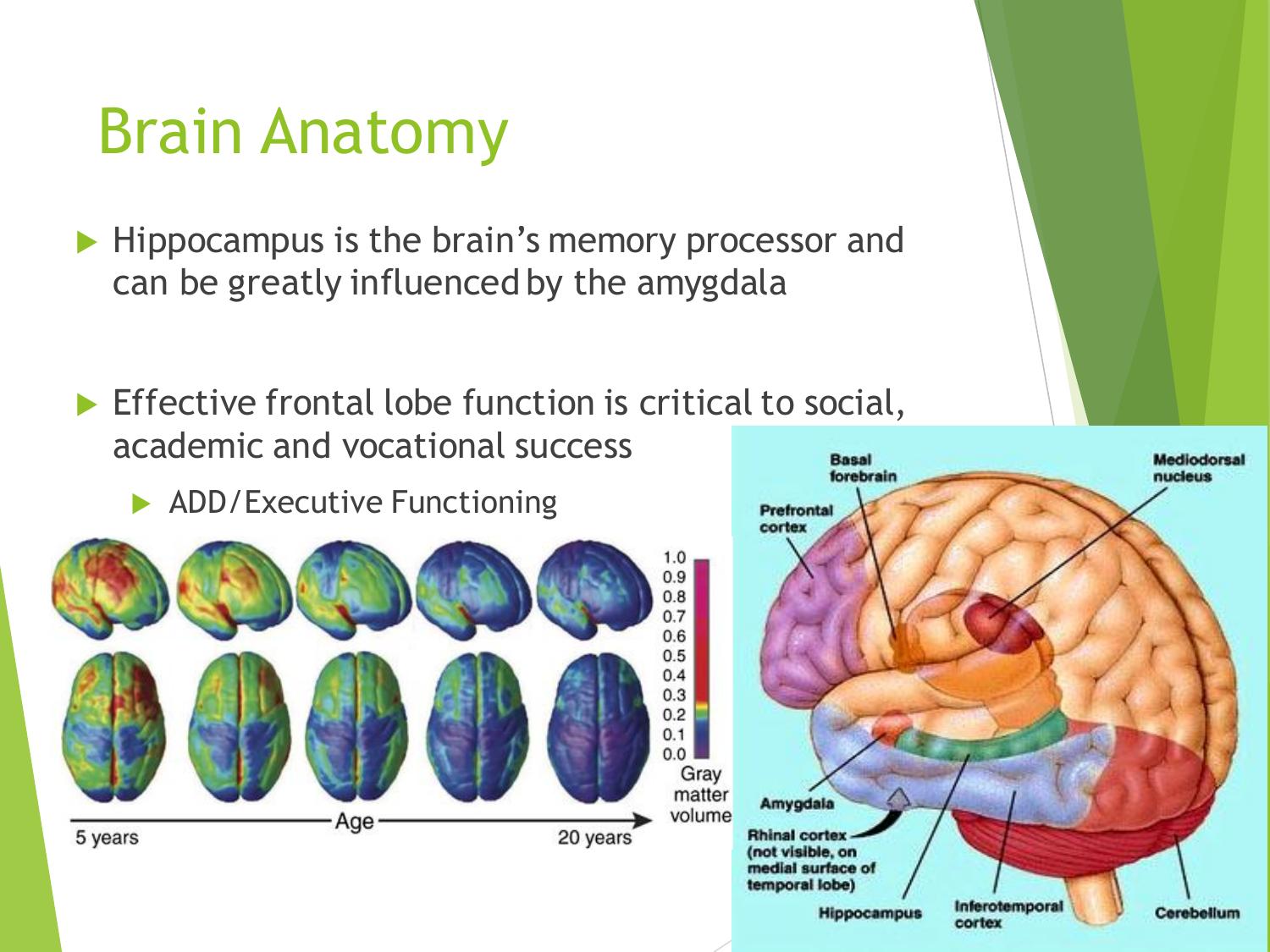



 $\blacktriangleright$  Things that help the brain:

 $(RB)$ 

Rational

**Belief** 

**Event** 

Social connections, good diet, vitamins, exercise, positive thinking, relaxation, happy memories, learning music, SLOWING DOWN, meditation

 $(C)$ 

Healthy

Consequence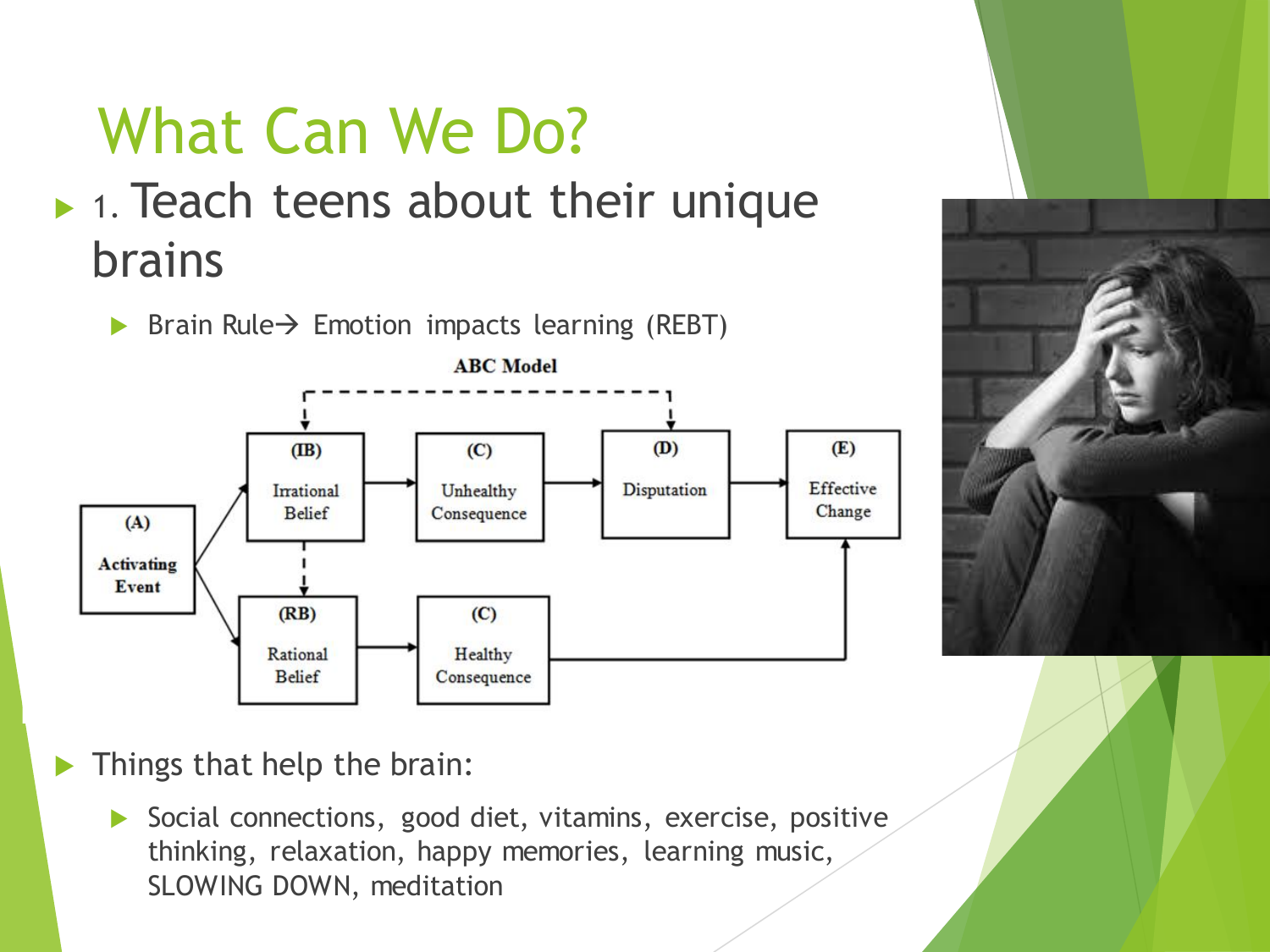#### ▶ 2. It's not personal, it's just adolescence

- **Teen brain reacts emotionally instead of logically**
- **Teens experience new, powerful emotions before** they can even articulate them
- Teen brain is highly vulnerable to stress
- Teen brain has trouble anticipating consequences
- $\triangleright$  Adolescent brains don't read faces very well, recognize body language or always understand tone

of voice



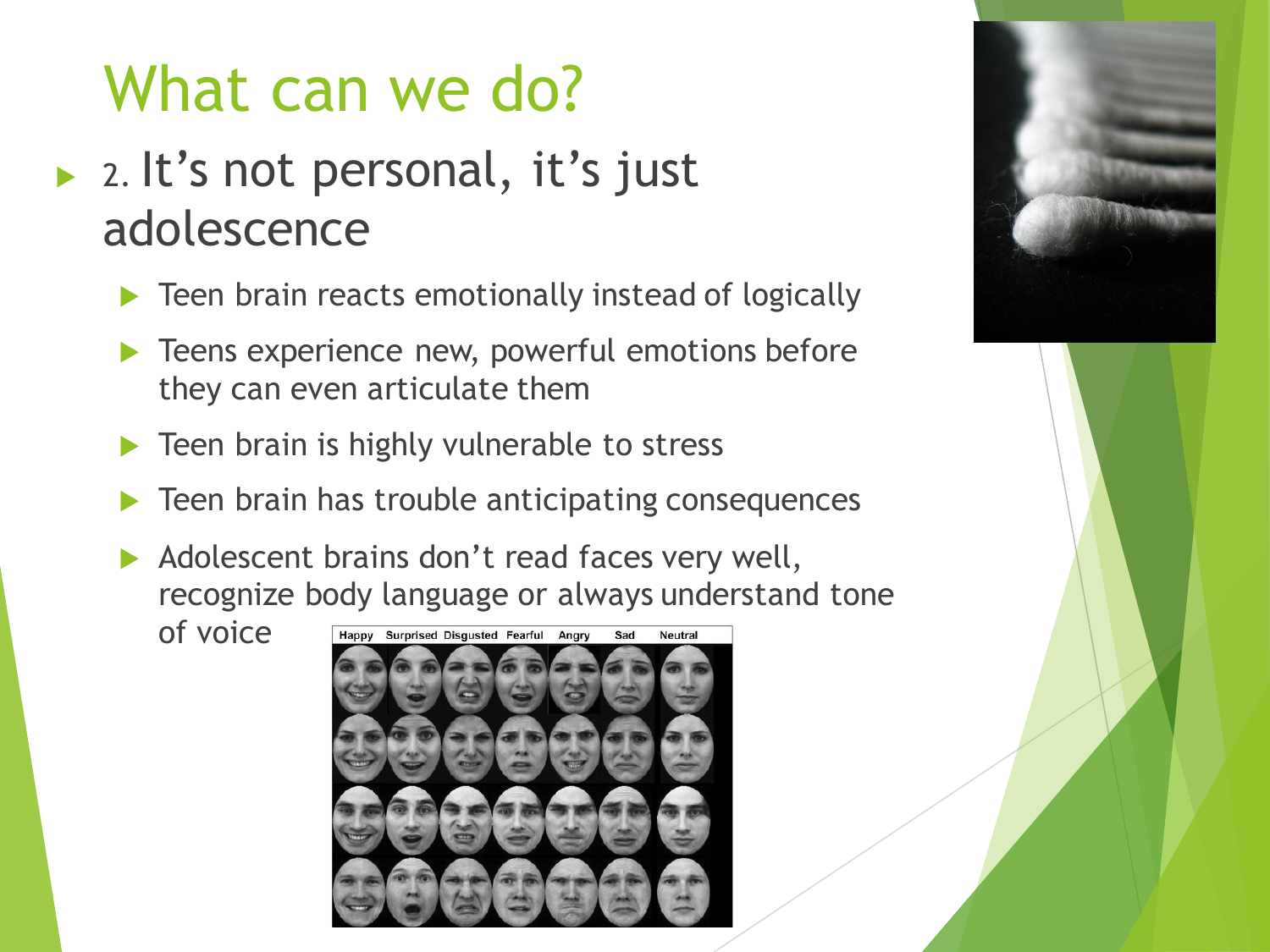- ▶ 3. Sense and Meaning
- Incorporate these two essential questions into every teaching moment
	- 1. How does this relate to what teens already know?
	- 2. How might teens use this in the future?

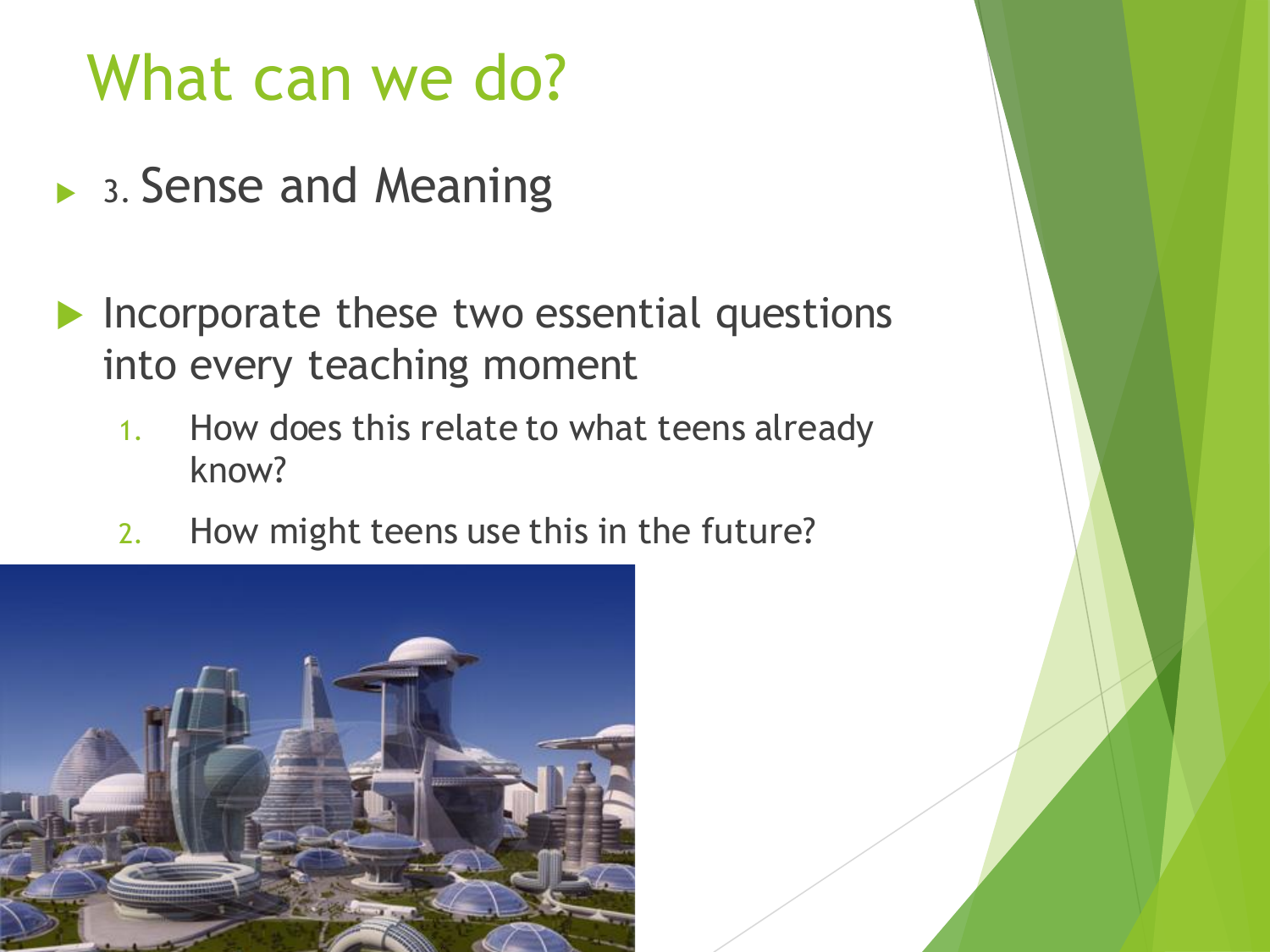

- 4. Adopt the language of the brain
	- Don't tell your teens they are smart
		- $\triangleright$  More than 3 decades of research show that a focus on effort-not on intelligence or ability-is the key to success in school and in life
	- Don't overemphasize intellect or talent
		- $\blacktriangleright$  An overemphasis on intellect or talent-and the implication that such traits are innate and fixed-leaves young people vulnerable to failure, fearful of challenges, and unmotivated to learn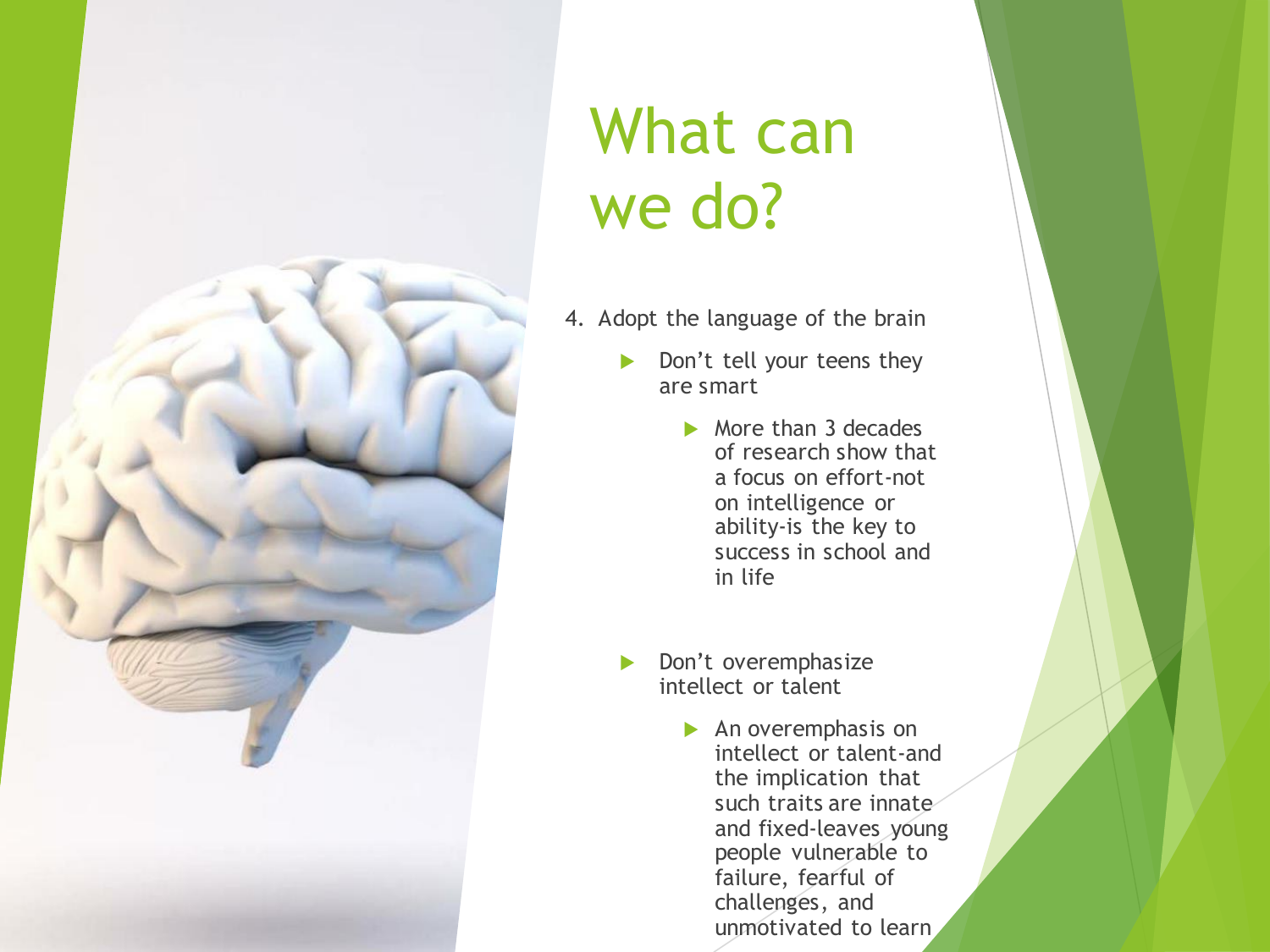

[Bobo Doll Experiment](https://www.youtube.com/watch?v=6lYsmt9qUVI)

- ▶ 5. Teach empathy and build strong communication skills
	- **Empathy is a learned skills**
	- Social conditions influence gene expression (Kandel, 2002)
	- Social stress also impacts test scores and attention span (Hoffman, 1996)
	- Social conditions influence health and mortality (Berkman, et al. 2002)
- ▶ 6. Teens need preparation and practice in making good decisions under stress: Role Play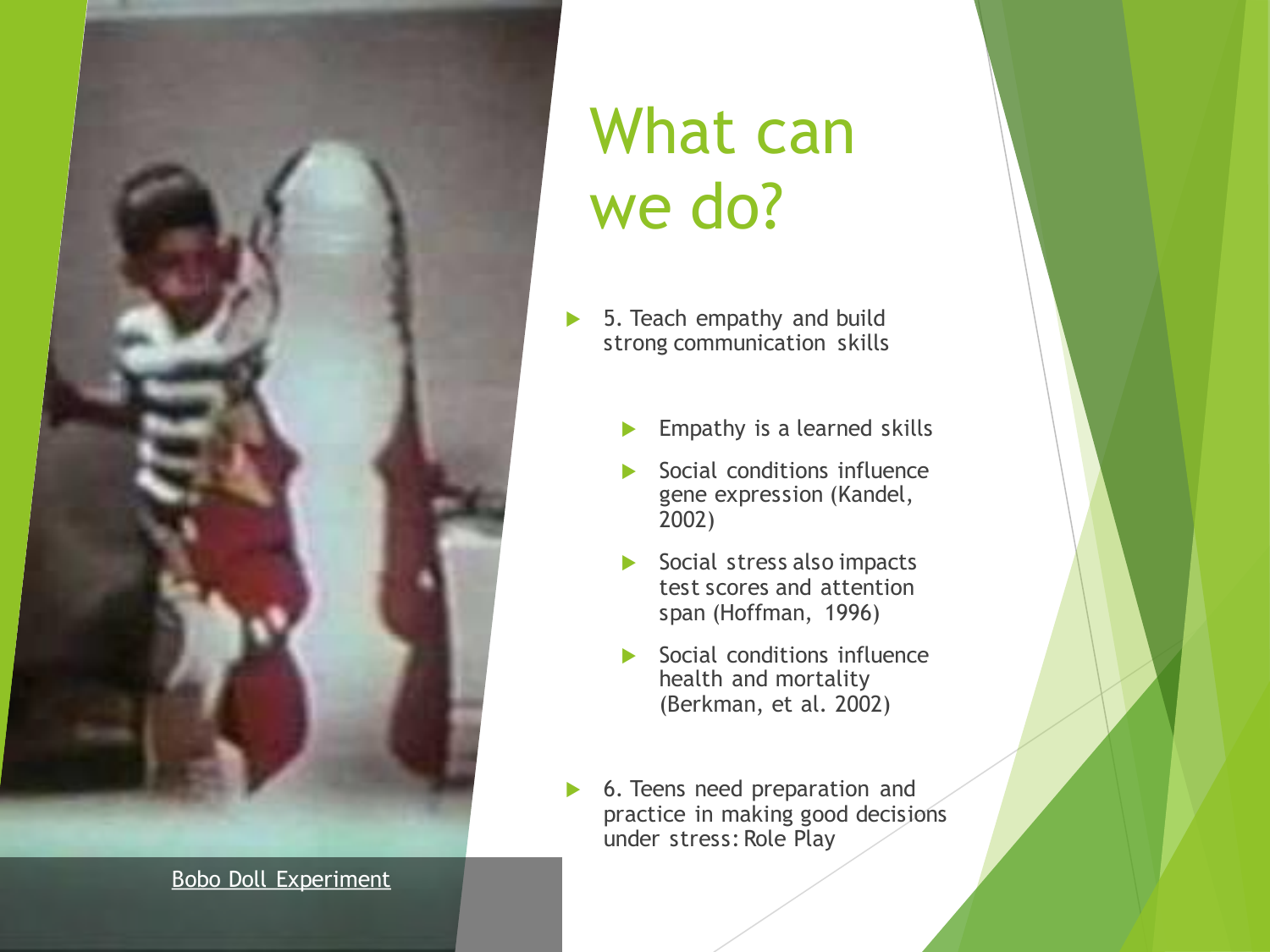

- ▶ 7. Don't forget the Fundamentals
	- **Exercise**
	- Nutrition
	- Sleep
	- ▶ Coping Skills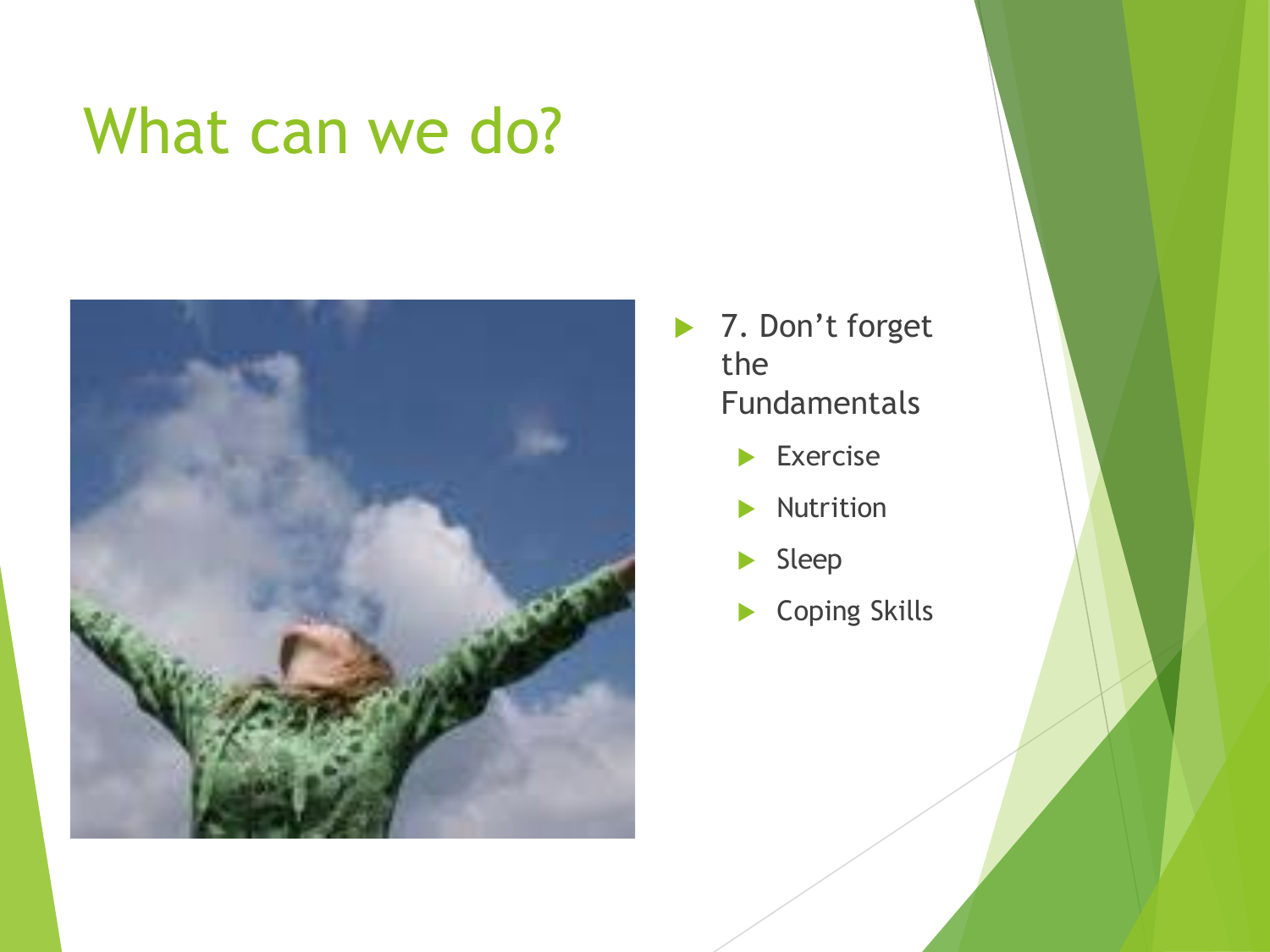#### Collaborative Problem Solving

Doing well is always preferable to not doing well

 $\blacktriangleright$  Behind every incompatibility episode is a lagging skill and a demand for that skill (an unsolved problem)

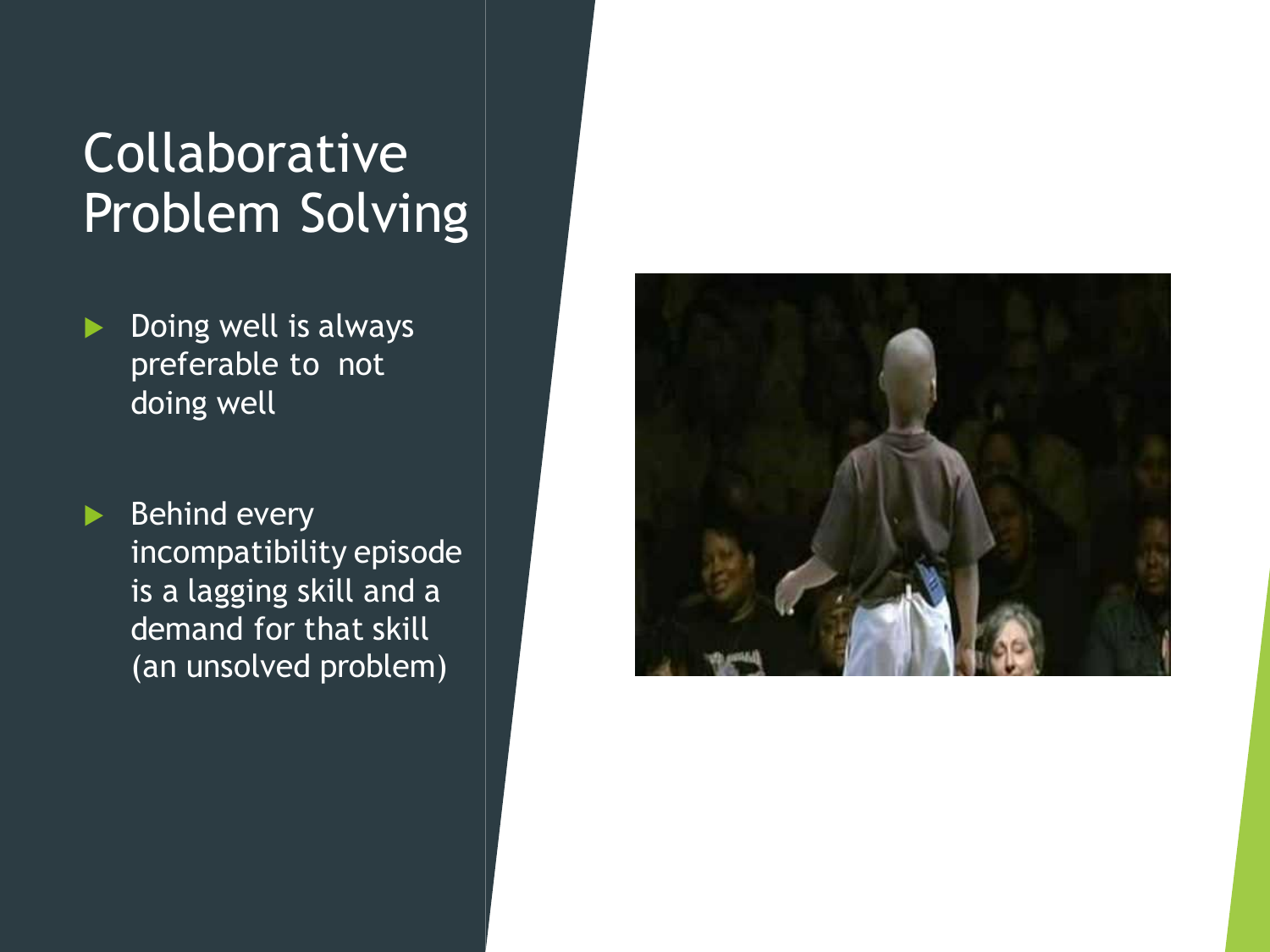# The Clash of Two Forces

- Difficulty handling transitions
- **Difficulty seeking attention** in appropriate ways
- Difficulty managing emotional response to frustration so as to think rationally
- $\blacktriangleright$  Inflexible, inaccurate interpretations/cognitive distortions (e.g., "everyone's out to get me" "It's not fair" "I'm stupid")

#### Lagging Skills Environmental Demands

- Block scheduling
- Independent work, classroom discussions
- Not understanding math problems

 $\blacktriangleright$  Teacher redirects a student in class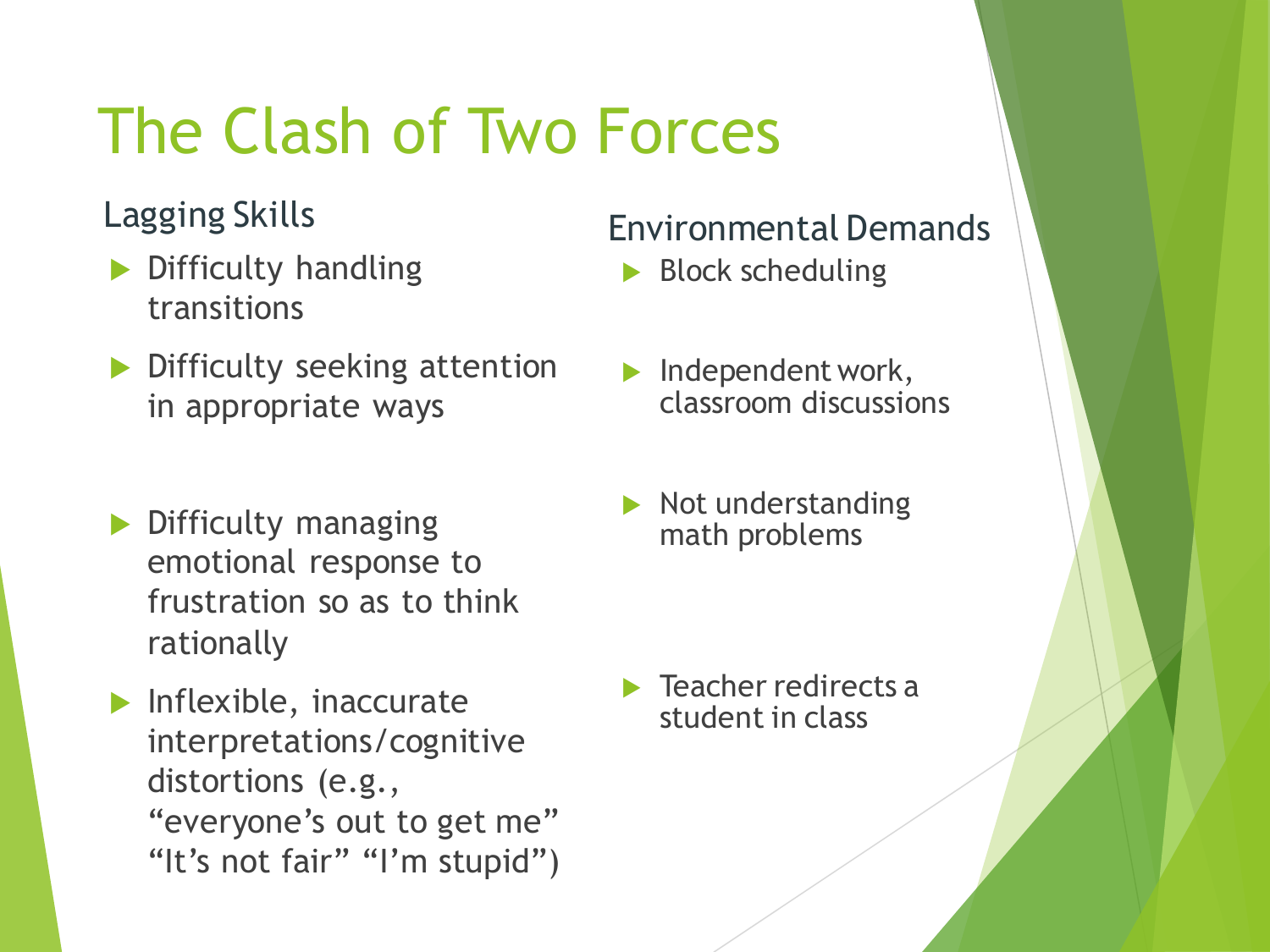# Collaborative Problem Solving

 Our goal is to find out what the lagging skills is and teach that skill



 While the child is developing that skill, we can brainstorm solutions that will solve problems for both parties

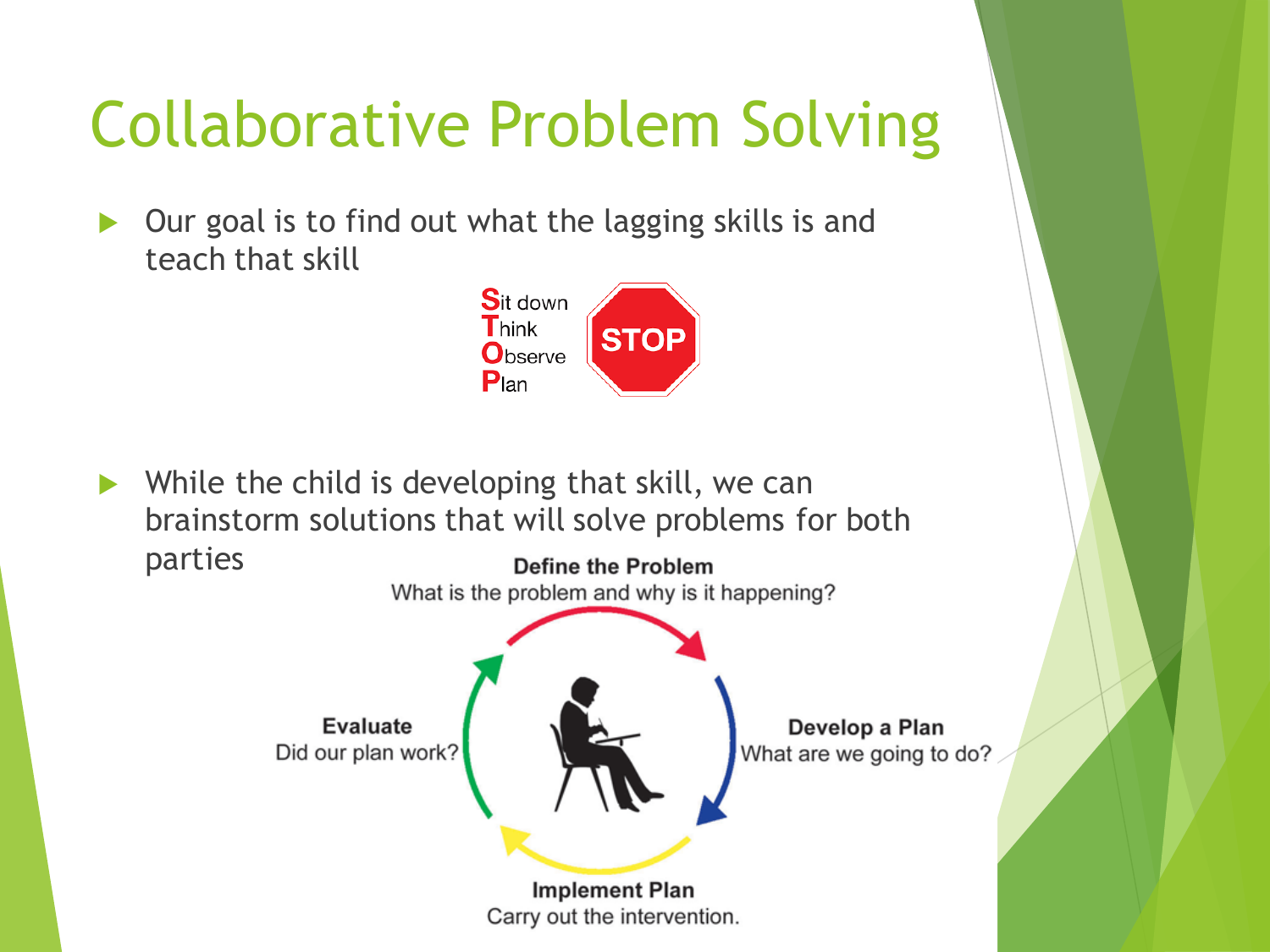# References

- [www.livesinthebalance.org](http://www.livesinthebalance.org/)
- [www.cpsconnection.com](http://www.cpsconnection.com/)
- <https://lostatschool.org/>



- Greene, R.W. (2010) The explosive child: A new approach for understanding and helping easily frustrated, "chronically inflexible" children (4th ed) New York: HarperCollins
- Greene, R.W. (2009). Lost at school: Why our kids with behavioral challenges are still falling through the cracks and how we can help them  $(2^{nd}$  ed) New York: Scribner